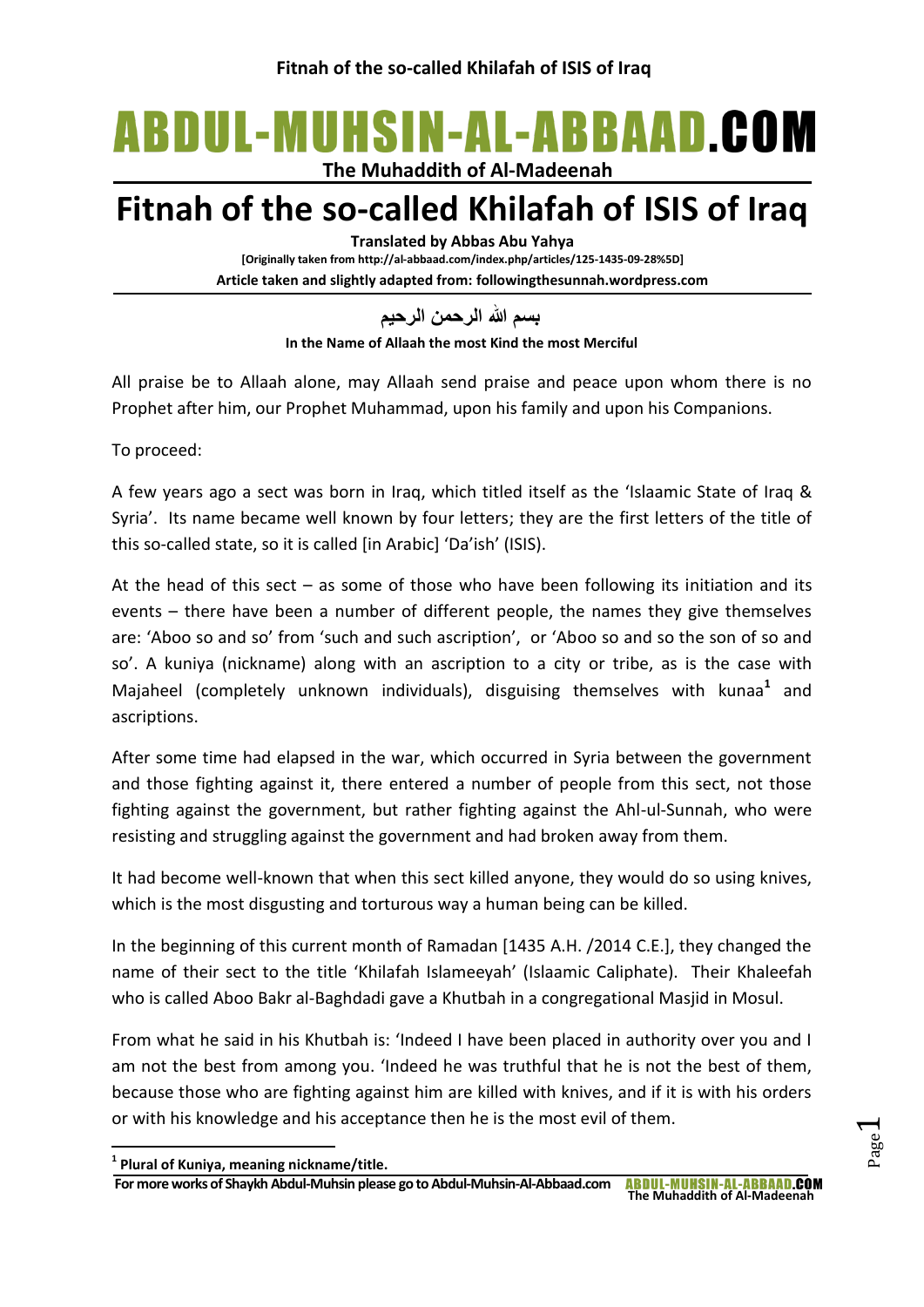.<br>(صَلَّى اللهُ عَلَيْهِ وَسَلَّمَ)<sup>2</sup>:<br>الله عليه الله عنه من الله عنه الله عنه من الله عنه الله عنه الله عنه الله عنه الله عنه الله عنه الله عنه الله َّ

من دعا إلى هدى كان له من الأجر مثل أجور من تبعه، لا ينقص ذلك من أجور هم شيئا، و من دعا إلى ضاللة كان عليه من اإلثم مثل آثام من تبعه، ال ينقص ذلك من آثامهم شيئا

'**Whoever calls to guidance then he will have the rewards the like of the reward of the one who follows him, it will not decrease anything from their rewards. Whoever calls to misguidance then he will have the sin the like of the sin of the one who follows him, it will not decrease anything from their sins.**' **3**

This statement which he said in his Khutbah, has indeed been said by the first Khaleefah in Islaam after the Messenger of Allaah (صَلَّى اللهُ عَلَيْهِ وَسَلَّمَ) Aboo Bakr as-Siddeeq (مـنلَّى اللهُ عَل َّ and he was the best of this Ummah**<sup>4</sup>** which is the best Ummah out of all the nations.

Aboo Bakr (عنه هللا رضي (said this out of humility, while he knew and likewise the Companions knew, that he was the best of them due to the evidences which indicate to this, from the speech of the Messenger of Allaah (صَلَّى اللهُ عَلَيْهِ وَسَلَّمَ). َّ

It would be good for this sect to withdraw and have a change of mind and return to its senses before its state faces a threatening wind storm, as was the situation with groups similar to it, who have preceded this sect through different time periods.

Of what is very regretful is that the Fitnah of this so-called Khilafah which was born a few days ago has found acceptance by some of the deviant youth in the country of the Haramain.**<sup>5</sup>**

They began displaying their delight and happiness of this so-called Khilafah, the like of which, is when an extremely thirsty person sees a mirage, and amongst them are those who claim oath of allegiance for this Khaleefah a Majhool (completely unknown individual)!! How can any good be hoped for, from those trialled and afflicted with pronouncing Takfeer**<sup>6</sup>** and killing in the most hideous and atrocious way?!

It is obligatory upon these youth that they step away from being emotionally carried away by following the bleating of anybody and everybody. Also that they turn back, away from these types of actions, to that which came from Allaah (عزوجل)<sup>7</sup> and what came from His Messenger (صَلَّى اللهُ عَلَيْهِ وَسَلَّمَ) since in this is protection and preservation, security, and َّ salvation in this world and the hereafter. They should return to the scholars who advise them and the Muslims.

**For more works of Shaykh Abdul-Muhsin please go to Abdul-Muhsin-Al-Abbaad.com**

**The Muhaddith of Al-Madeenah**

 **2** (َ م َّى هللاُ َعلَ ْي ِه َو َسل صلَ**)**( **sallallaahu 'alayhi wa sallam) May the peace and blessings of Allaah the Most High be upon him** َّ **3 Collected by Muslim 6804**

**<sup>4</sup> See: http://followingthesunnah.wordpress.com/2009/03/24/206/**

**<sup>5</sup> The lands of Makkah & Madeenah**

**<sup>6</sup> Excommunicating Muslims & declaring them to be exited from Islaam.**

**<sup>7</sup>** (عزوجل**)** (**Azza wa Jaal) Mighty and Majestic is He**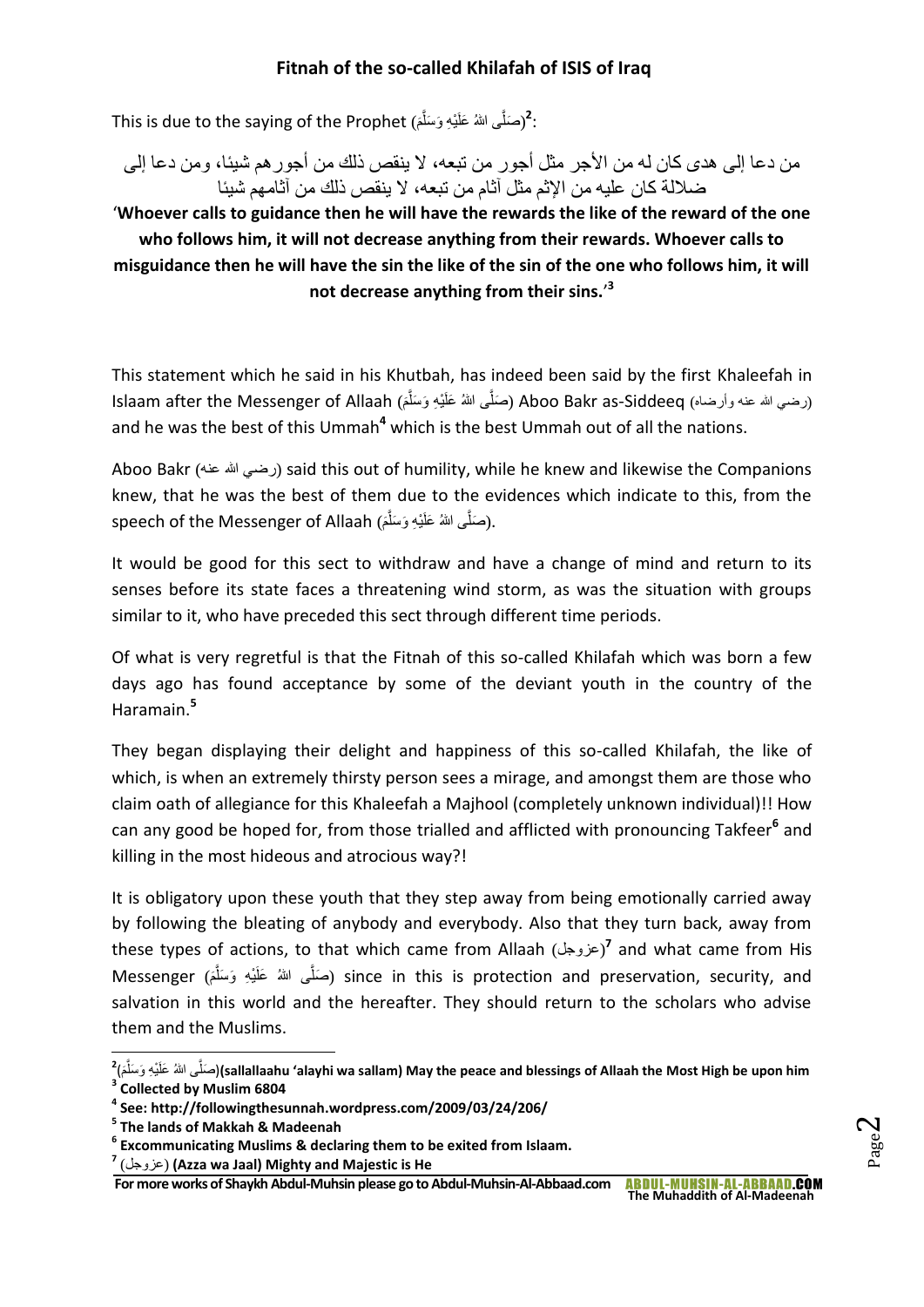Examples of how to return to the people of knowledge and a means of being secure from those who contemplate misguidance, is what has been collected by Muslim in his book 'as-Saheeh' (191) from Yazeed al-Faqeer who said:

'I was passionately infatuated with an opinion from the opinions of the Khawaarij, so we travelled in a band of a number of people. We wanted to perform the Hajj and then after that rebel and call the people to the opinion of the Khawaarij. So we passed by al-Madeenah and Jabir bin Abdullaah was narrating to the people -whilst leaning against a pillar- from the Hadeeth of the Messenger of Allaah (صَلَّى اللهُ عَلَيْهِ وَسَلَّمَ). َّ

Jabir mentioned the Jahanameeyeen (those who will be taken out of the Hell-Fire), so I said to him: 'O Companion of the Messenger of Allaah! What is this that you are narrating? While Allaah says:

[ إِنَّكَ مَن تُدْخِلِ النَّارَ فَقَدْ أَخْزَيْتَهُ ]

[**Verily, whom You admit to the Fire, indeed, You have disgraced him**] **8**

#### [كُلُّمَا أَرَادُوا أَن يَخْرُجُوا مِنْهَا أُعِيدُوا فِيهَا] َّ َ ا<br>ا

## [**Every time they seek to get away therefrom, from anguish, they will be driven back therein**] **9**

So what is this that you are saying?'

Jabir replied: 'Do you read the Qur'aan?'

I said: 'Yes!'

He said: 'Have you heard of the Maqqam<sup>10</sup> of Muhammad (عليه السلام)<sup>11</sup>, the place that he will be resurrected at?'

I said: 'Yes!'

He said: 'Indeed it is the Maqqam of Muhammad (صَلَّى اللهُ عَلَيْهِ وَسَلَّمَ), the praiseworthy status & َّ station by which Allaah will take out who He wants to take out from the Hell-Fire.

Then Jabir went on to describe the situation of the Siraat (the bridge) and how the people will pass over it, [the narrator adds] and I fear that I have not memorised it exactly, but excluding that, Jabir was indeed certain that people will be taken out of the Hell-Fire after having been in it.

**<sup>11</sup>** (السالم عليه*'***)** (**alaihis-salaam)****Peace be upon him**

Page  $\infty$ 

**<sup>.</sup> 8 [3:192] Imraan-Ala Soorah –** سورة آل عمران

**<sup>9</sup>** الحج سورة **– Soorah al-Hajj [22:22]**

<sup>&</sup>lt;sup>10</sup> **The great status & station of the Prophet Muhammad** (صَلَّى اللهُ عَلَيْهِ وَسَلَّمَ). َّ

**For more works of Shaykh Abdul-Muhsin please go to Abdul-Muhsin-Al-Abbaad.com**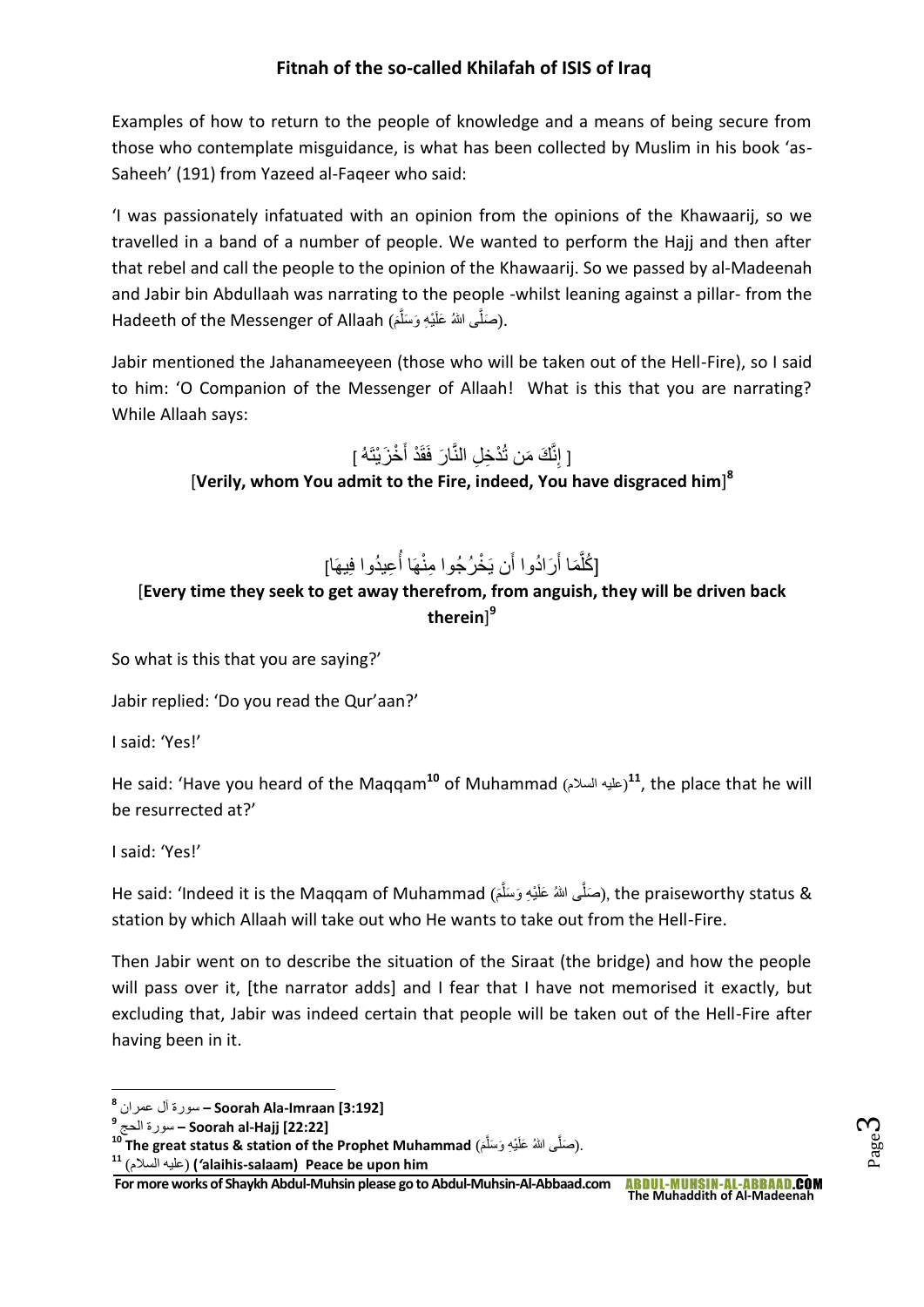Jabir said: They will be taken out and they will be as if they are toasted sesame seeds so then they will be placed into a river from the rivers of Paradise and they will wash there, and they will come out as if they were a clean sheet of paper.

Then we returned to our native place and we said to the others: 'Woe be to you! Do you think that the Shaykh (Jabir) would lie against the Messenger of Allaah (أَبَرْصَلُّي اللهُ عَلَيْهِ وَسَلَّمَ َّ we came back from that deviant ideology, and I swear by Allaah! None of us rebelled, except one man from amongst us.'

Imam Muslim added or as Aboo Na'eem mentioned the story.

Aboo Na'eem is al-Fadal bin Dakwaan and he is one of the narrators of this Isnaad. This narration indicates that this band of people were afflicted with being amazed with the opinion of the Khawaarij, in that the Khawaarij would pronounce Takfeer of the one who would commit a major sin, and that those who have had Takfeer pronounced against them would remain in the Hell-Fire for ever.

Also, this narration indicates that when they had met Jabir (عنه هللا رضي (and he had clarified the issue to them, and when they had accepted that which he directed them to, they left the falsehood which they had understood to be correct. They corrected themselves from the opinion of the Khawaarij which they had intended to fulfil after performing the Hajj, and this is from the greatest of benefits which a Muslim profits from, by returning back to the people of knowledge.

What indicates to the dangers of being extreme in the religion and deviancy from the truth and from keeping away from the Ahl ul Sunnah wal Jammah is the statement of the Messenger (صَلَّى اللهُ عَلَيْهِ وَسَلَّمَ) from the Hadeeth of Hudayfah (حَمَلَّى اللهُ عَلَيْهِ وَسَلَّمَ َّ

إ َّن أخو َف ما أخاف عليكم رجل قرأ القرآن، حتى إذا ُرئيت بهجته عليه وكان )) ردءا لإلسالم، انسلخ منه ونبذه وراء ظهره، وسعى على جاره بالسيف ورماه بالشرك، قلت: يا نب َّي هللا! أيُّهما أولى بالشرك: ((الرامي أو المرمي؟ قال: بل الرامي

'**Indeed the thing I fear the most for you is a man who recites the Qur'aan, so much so that if he is witnessed he will have delight and joy upon him, he will aid Islaam. Then later he will abandon Islaam and throw it behind his back, then he will attack his neighbour with the sword and accuse him of Shirk.**'

So I asked: 'O Prophet of Allaah, who is more foremost with Shirk, the one accusing or the accused?'

He answered: '**The accuser.**' **12**

**.** 

**<sup>12</sup> Collected by Bukhaaree in his book 'Tareekh' and by Aboo Ya'ala, Ibn Hibban and al-Bazzar see 'as-Saheehah' by Albaanee (3201).**

**For more works of Shaykh Abdul-Muhsin please go to Abdul-Muhsin-Al-Abbaad.com The Muhaddith of Al-Madeenah**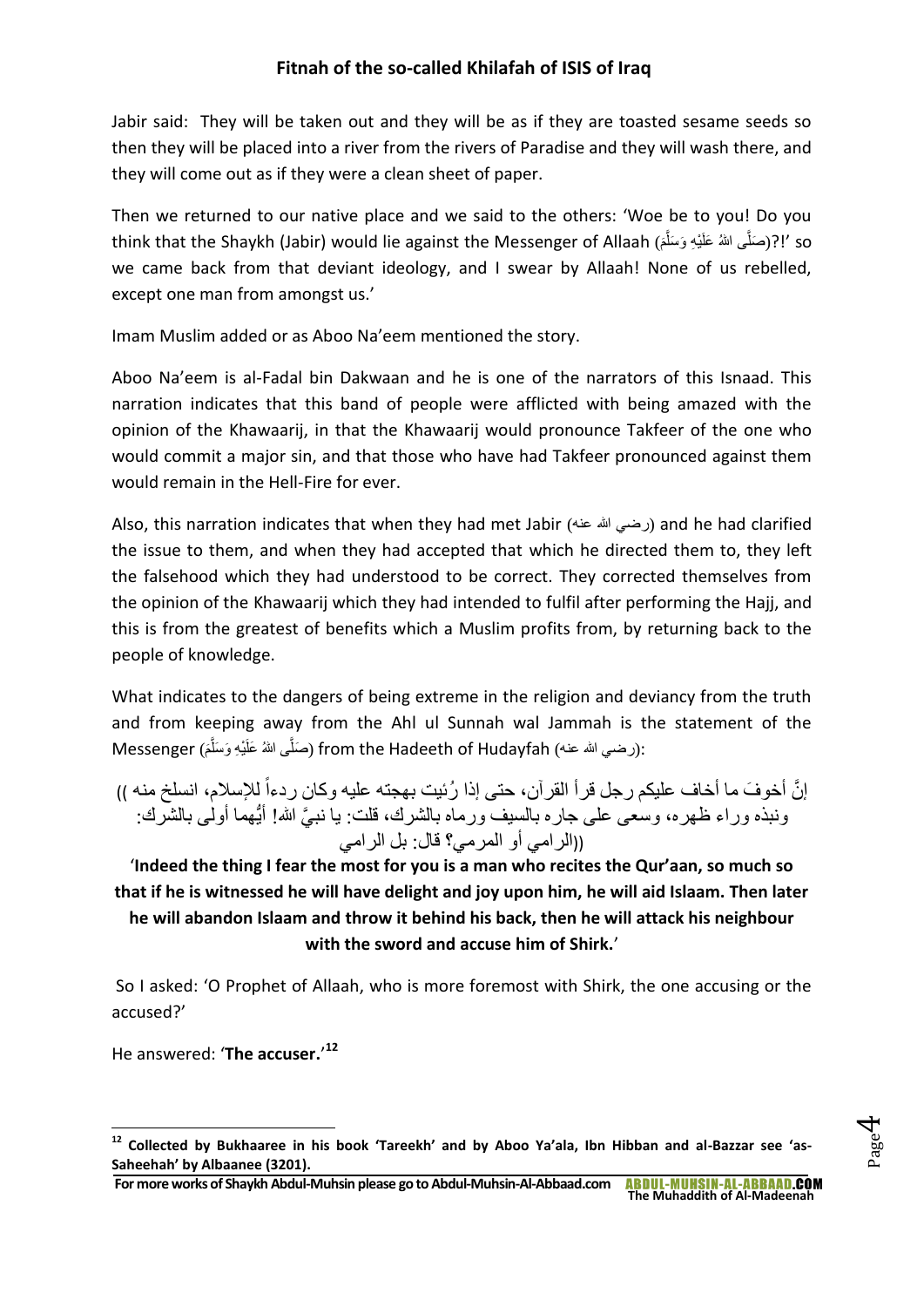Being young is a most likely condition for adhering to a wrong understanding. What indicates to this is what Bukhaaree narrated in his book 'as-Saheeh' (4495) with an Isnaad to Hisham bin Urwaa from his father that he said:

ʻI said to 'Aaishah, the wife of the Prophet (صَلَّى اللهُ عَلَيْهِ وَسَلَّمَ), and at that time I was young: Do َّ you see the statement of Allaah (تبارك ونعالى<del>)</del>

﴿ إِنَّ الْصَّفَا وَالْمَرْوَةَ مِن شَعَاْئِرِ اللَّهِ فَمَنْ حَجَّ الْبَيْتَ أَوِ اعْتَمَرَ فَلاَ جُنَاحَ عَلَيْهِ أَن يَطْوَّفَ بِهِمَا ) ْ ْ [**Verily! As-Safa and Al-Marwah (two mountains in Makkah) are of the Symbols of Allaah. So it is not a sin on him who perform Hajj or 'Umrah (pilgrimage) of the House (the Ka'bah at Makkah) to perform the going (Tawwaf) between them (As-Safa and Al-Marwah).**]

I do not see anything wrong for anyone not to perform the walk between Safa and Marwa, so 'Aaishah said: No! if it had been as you have said, then it would say: So it is not a sin on him who perform Hajj or 'Umrah (pilgrimage) of the House (the Ka'bah at Makkah) to not perform the going (Tawwaf) between them (As-Safa and Al-Marwah). But rather this Ayaah was revealed regarding the Ansaar, they used to perform the Hajj to the idol Mannat, and this idol Mannat was opposite to a village where there was a lot of water, and they would find it awkward to go between Safa and Marwa, so when Islaam came they asked the Messenger of Allaah (صَلَّى اللهُ عَلَيْهِ وَسَلَّمَ) about this then Allaah revealed: َّ

﴿ إِنَّ الْصَّفَا وَالْمَرْوَةَ مِن شَعَاْئِرِ اللَّهِ فَمَنْ حَجَّ الْبَيْتَ أَوِ اعْتَمَرَ فَلاَ جُنَاحَ عَلَيْهِ أَن يَطْوَّفَ بِهِمَا ) ْ ْ [**Verily! As-Safa and Al-Marwah (two mountains in Makkah) are of the Symbols of Allaah. So it is not a sin on him who perform Hajj or 'Umrah (pilgrimage) of the House (the Ka'bah at Makkah) to perform the going (Tawwaf) between them (As-Safa and Al-Marwah).**]'

Urwaa bin az-Zubayr was from the best of the Taabi'een**<sup>14</sup>**, he was one of the seven scholars of Fiqh of al-Madeenah at the time of the Taabi'een, what makes it easier to understand his excuse of him having made a mistake, in his understanding, is at that time when he asked the actual question he was young.

It is clear that being young is a most likely condition for adhering to a wrong understanding and that in returning to the people of knowledge there is goodness and safety.

In Saheeh al-Bukhaaree (7152) from Jundab bin Abdullaah who said: the Messenger of :said (صَلَّى اللهُ عَلَيْهِ وَسَلَّمَ) Allaah َّ

إنَّ أوَّل ما ينتن من الإنسان بطنُه، فمَن استطاع أن لا يأكل إلاَّ طيِّباً فليفعل، ومَن استطاع أن لا يُحال )) ،((بينه وبين الجنَّة بملء كفٍّ من دم هر اقه فليفعل

**.** 

**<sup>13</sup>** (وتعالى تبارك**)** (**Tabaraka wa Ta'ala) The Blessed and the Most High**

**<sup>14</sup> Those who came after the Companions.**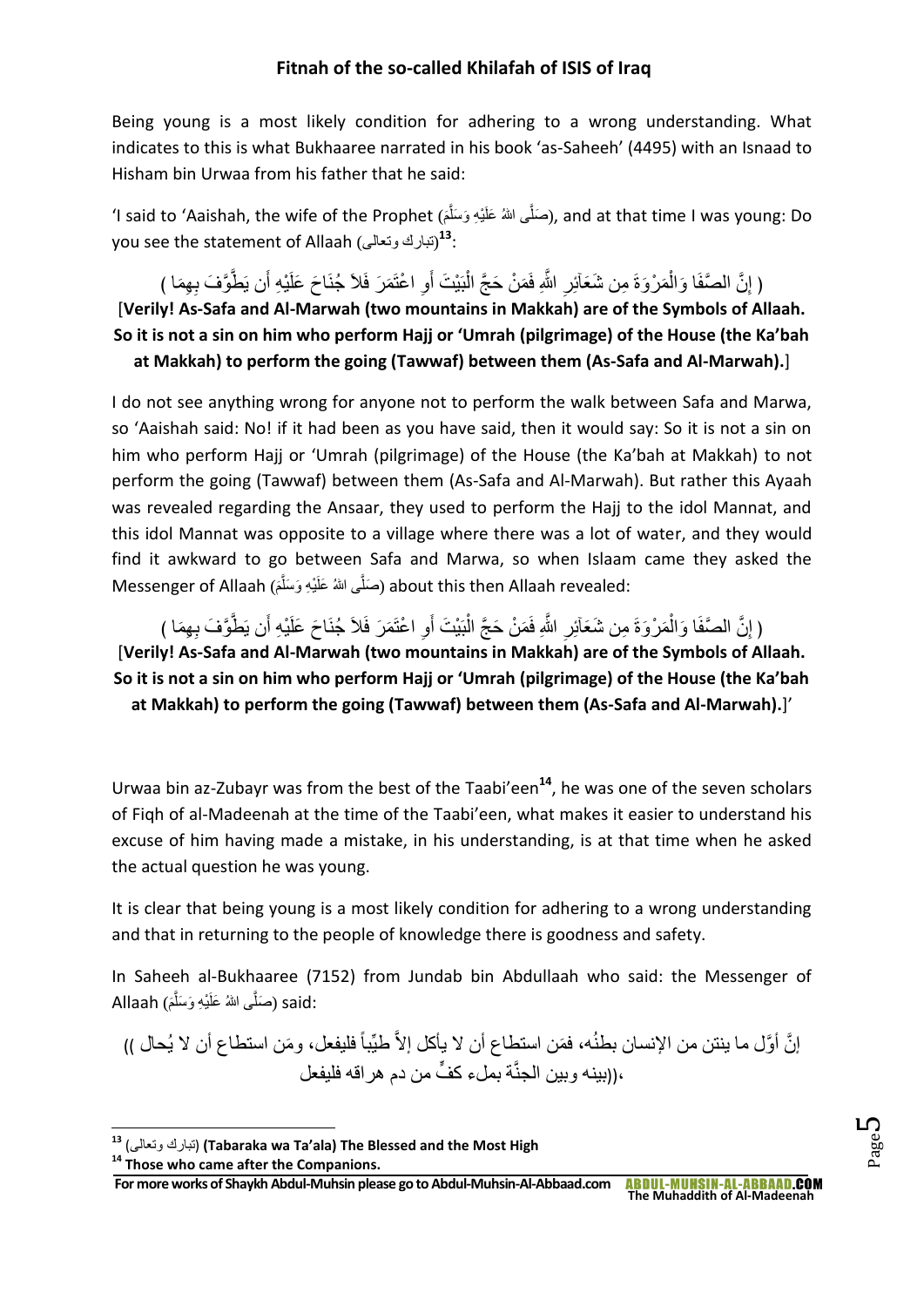'**The first thing that rots from a human is his stomach, so if one of you cannot eat except that which is good then he should do so. If one of you can try to prevent an intervention coming between himself and between Paradise, it is by not spilling a Muslim's blood even if it is a handful then he should do so.**'

Al-Haafidh**<sup>15</sup>** said in 'al-Fath' (13/130):

'What occurred in Tabaraanee from the Prophet (صَلَّى اللهُ عَلَيْهِ وَسَلَّمَ) also from the way of َّ Ismaaeel bin Muslim, from al-Hasan, from Jundub, and its wording is:

'Know that I heard the Messenger of Allaah (َ م َّى هللاُ َعلَ ْي ِه َو َسل :saying ) َصل َّ

لا يحولنَّ بين أحدكم وبين الجنَّة و هو يراها ملءُ كفٍّ دم من مسلم أهراقه بغير حلَّه '**There is nothing that prevents an intervention coming between one of you and between Paradise, while he spills a handful of a Muslim's blood unlawfully.**'

If this narration was not mentioned clearly as being narrated from the Prophet (صَلَّى اللهُ عَلَيْهِ وَسَلَّمَ), the ruling upon it would still be the same, since it is not something that is َّ said from one's own opinion, and it is a severe threat about killing a Muslim unlawfully.'

These narrations and Ahadeeth are taken from what I presented in a booklet entitled: 'With which intellect and religion are bombings and destruction regarded as Jihaad?! Woe be to you O Youth awaken'

In this booklet there are many Ayaat, Ahadeeth and many Athaar which show that it is prohibited for a human to commit suicide and to kill others unlawfully.

This booklet was printed separately in the year 1424 A.H. and again in 1428 A.H. along with another booklet titled: 'Striving to advise & a reminder to those remaining afflicted with Takfeer & bombing' along with a collection of my books and booklets. (6/225-279)

It is upon these youth who have followed the bleating of anybody and everybody from this sect to check themselves and to correct their way and that none of them should contemplate joining them, so they end up leaving this life by wearing an explosive belt or being slaughtered with knives which is a peculiarity for this sect. It is upon them to adhere to hearing and obeying the country of Saudi**<sup>16</sup>** where they have lived and where their fathers and grandfathers live, under its authority with peace and security.

Page  $\mathcal{C}$ 

1

<sup>&</sup>lt;sup>15</sup> Haafidh Ibn Hajr al-Asqalanee (كَحِمَهُ اللهُ) wrote the famous explanation of Saheeh al Bukhaaree called Fath **ul-Baaree.**

**<sup>16</sup> The Kingdom of Saudi Arabia**

**For more works of Shaykh Abdul-Muhsin please go to Abdul-Muhsin-Al-Abbaad.com ABDUL-MUHSIN-AL-ABBAAD.COM The Muhaddith of Al-Madeenah**